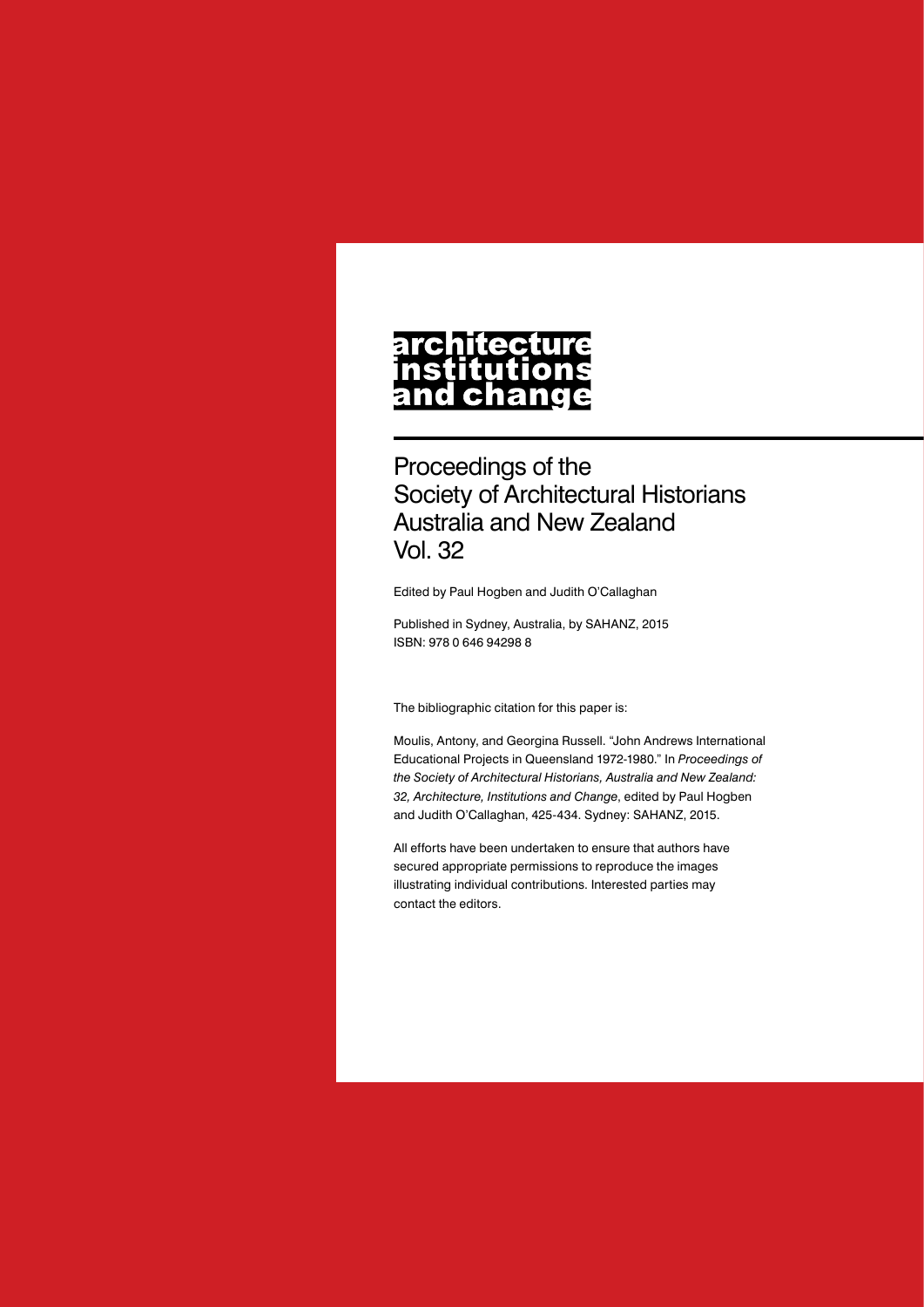# **Design as Remedial Practice:** John Andrews International Educational Projects in Queensland 1972-1980

*When John Andrews returned from North America to Australia in 1970, bringing his architectural office to Sydney's Palm Beach, it was with the ambition to grow his professional practice globally. Creating the firm John Andrews International that same year, the architect was soon working out of offices in Toronto and Sydney but also Brisbane, Queensland, by 1972. The bulk of Andrews' Queensland projects were institutional, familiar territory for an architect who had garnered his reputation through high profile university work in North America. The wave of investment in new tertiary*  education facilities in the 1960s that had led to reforms in the design and conception of *university campuses in Britain, Canada and the United States (in which Andrews played his own key part) had yet to fully impact Australia by the early 1970s. Andrews' office*  was well placed to transfer its knowledge and expertise directly to those Queensland *government agencies and institutions that sought impetus to new agendas for campus expansion. Projects included a raft of master plans – Kelvin Grove College of Advanced Education, Brisbane (1973); Ithaca Technical College, Brisbane (1974); Darling Downs Institute of Advanced Education, Toowoomba (1974); and Ipswich College of Technical and Further Education, Ipswich (1975). Other works included educational buildings for Kelvin Grove College of Advanced Education, Griffith University and the University of Queensland. Unlike the 'greenfield' opportunities Andrews was given in North America, his projects for Queensland were, in most cases, 'corrective' – prompting strategies of infill planning designed to remediate moribund building stock and poorly organised sites. Yet the architect's bold and holistic approach to institutional planning remained, producing an evident tension within the given conditions. Though the planning work did not always lead to architectural commissions for the office it did result in the maturing of its design practices, developed in the previous decade.*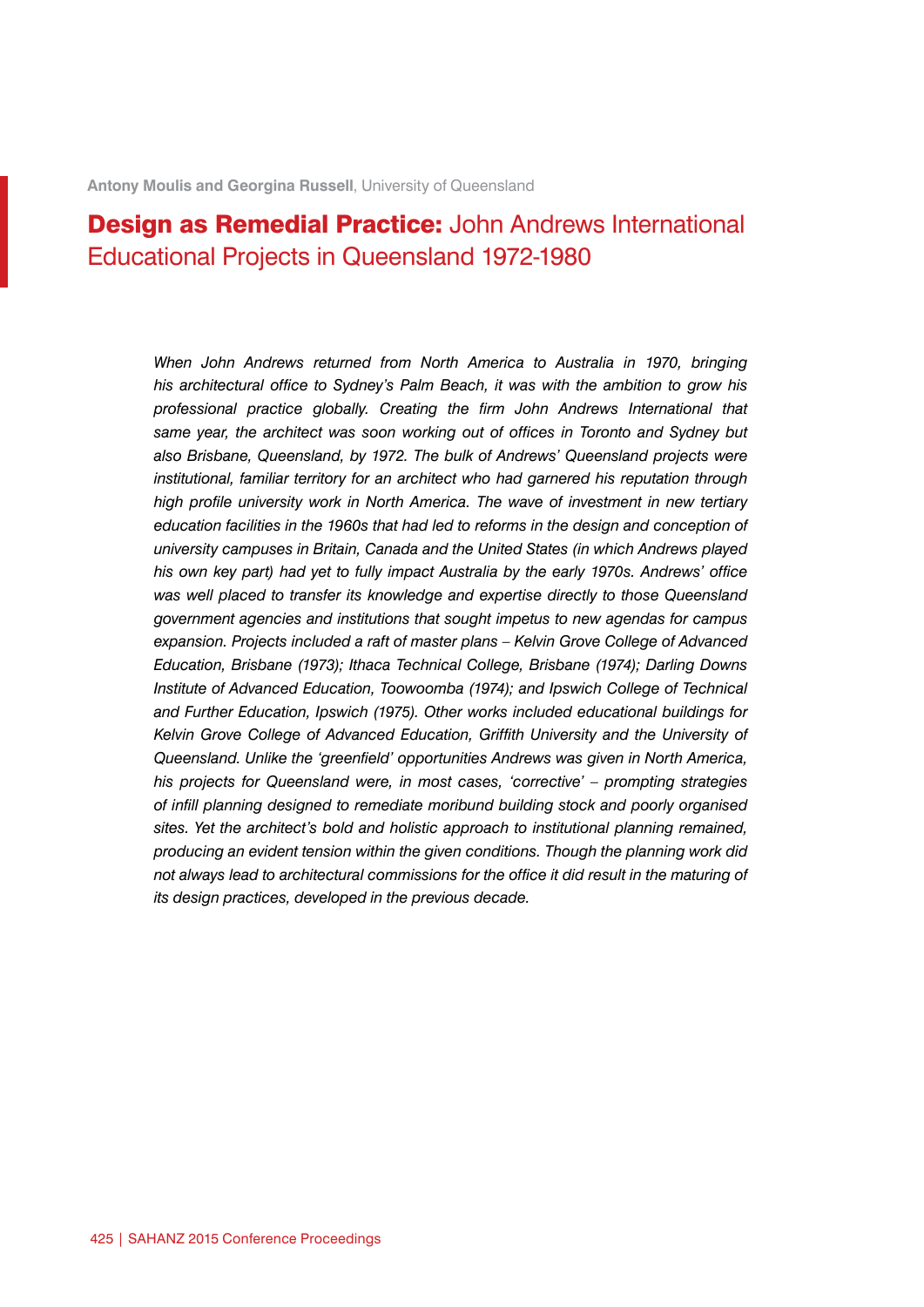

When John Andrews returned from North America to Australia in 1970, bringing his architectural office to Sydney's Palm Beach, it was with the ambition to grow his professional practice globally. Creating the firm John Andrews International that same year, the architect was soon working out of offices in Toronto and Sydney but also Brisbane, Queensland, by 1972. The bulk of Andrews' Queensland projects were institutional, familiar territory for an architect who had garnered his reputation through high profile university work in North America. The wave of investment in new tertiary education facilities in the 1960s that had led to reforms in the design and conception of university campuses in Britain, Canada and the United States (in which Andrews played his own key part) had yet to fully impact Australia by the early 1970s. Andrews' office was well placed to transfer its knowledge and expertise directly to those Queensland government agencies and institutions that sought impetus to new agendas for campus expansion.

This paper will discuss four key tertiary education master planning projects undertaken by the John Andrews International office in Queensland during the 1970s, and examine the change in design strategy that emerged over this time. Comparisons between these plans and Andrews' earlier educational work in North America will also be made in order to observe continuity and difference in the architect's approach.

## **The Queensland office**

The office faced very different conditions, both physical and institutional, in undertaking the Queensland master planning work. Unlike the 'greenfield' opportunities Andrews was given in North America, his projects for Queensland required the adaption of existing facilities into expanding campuses – prompting a 'corrective' strategy of infill planning designed to remediate moribund building stock and poorly organised sites. The impetus behind the growth of Australian education facilities in the 1960s and 1970s was also different to those Andrews had encountered in North America. A new type of education delivery in the form of Colleges of Advanced Education (CAEs) was in play, a product of the 1964 Martin Committee of Enquiry into the Future of Education in Australia, calling for greater diversity in high education through the establishment of institutions with a strong technological and practical focus.<sup>1</sup> This new method of education delivery was to be complimented by a refreshed approach to institutional planning for both existing and new campuses and the Andrews' office was well positioned to provide its expertise. Yet the architect's bold and holistic approach to institutional planning would not find the same favour it had in North America, producing an evident tension within the given conditions. Many of the master plans remained unrealised, while others were implemented to only varying extents, occasionally leading to architectural commissions for the firm.

The office's first Queensland institutional planning project was the master plan for Kelvin Grove in 1973, as the campus transitioned from Kelvin Grove Teachers College to Kelvin Grove College of Advanced Education.<sup>2</sup> Following this were proposals for both Darling Downs Institute of Advanced Education and Ithaca Technical College in 1974, and Ipswich College of Technical and Further Education in 1975. After completing initial master plans, the office then received architectural commissions for three of the campuses; the libraries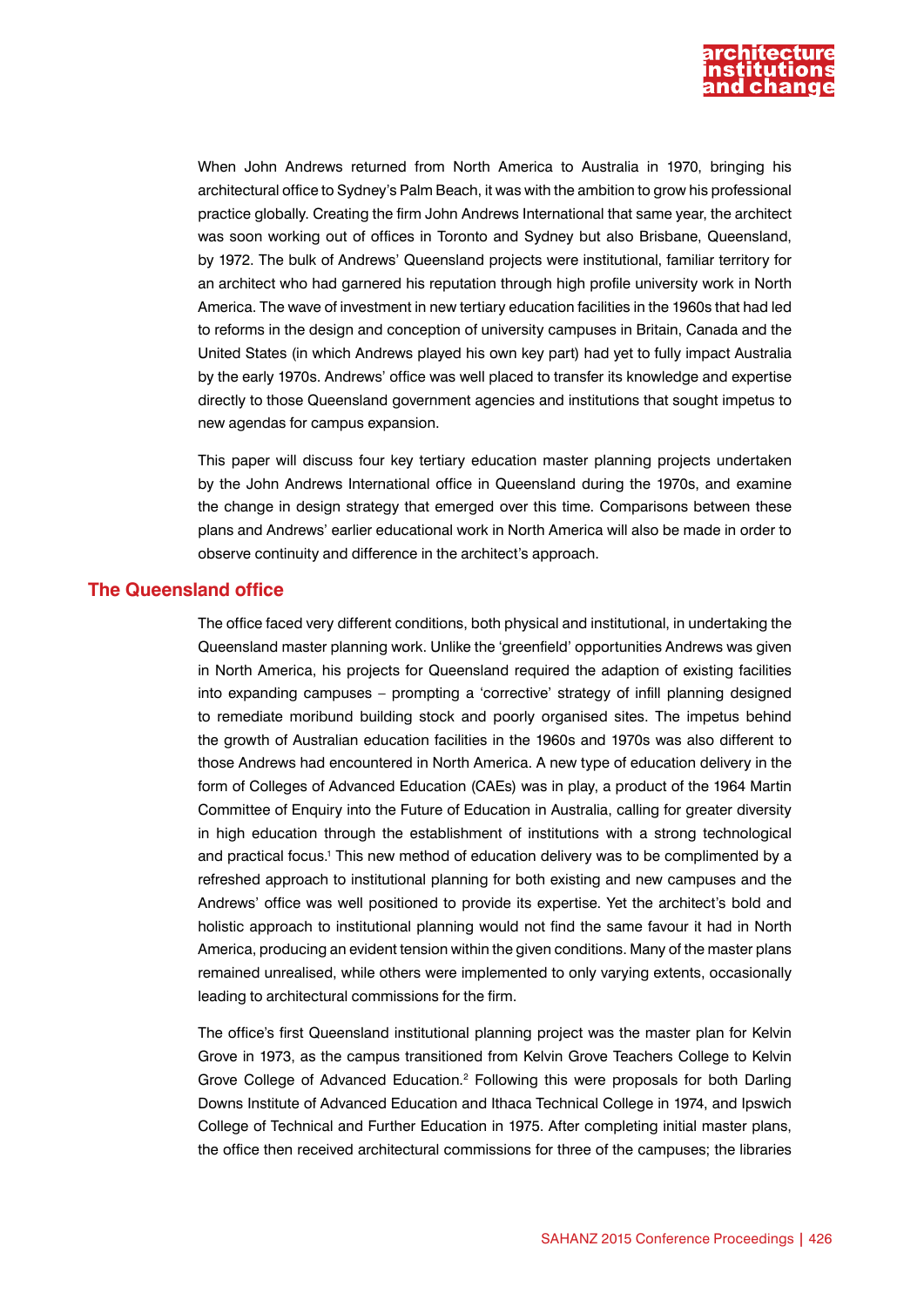at Kelvin Grove and Ipswich, and a general-purpose building at Darling Downs. Other early architectural commissions included the Chemical Engineering Building at the University of Queensland St Lucia Campus in 1973 and the Australia Environments Research Centre at Griffith's Nathan Campus in 1975.

### **Educational experience**

Prior to their institutional work in Queensland the Andrews' office had produced the internationally acclaimed projects Scarborough College (1963-69) and South Residences, University of Guelph (1965-68), part of Canada's significant growth in higher educational infrastructure.3 With these projects Andrews' office played key part in a broader international push that sought to redefine the role of the campus in facilitating education, making university planning a testing ground for new concepts of communication and human interaction. In Andrews' Canadian work the re-creation of urban qualities within the overall campus environment, mainly through the control of passage and movement, was seen as critical to producing the best conditions for learning.4 This clear focus on an architecture that supported a change in the delivery of education based on ideas of connectivity was part of the transfer of knowledge enacted by Andrews' office in its institutional commissions in Queensland of the 1970s, although the strategies for the Queensland-based projects would further develop the firm's work in North America. As such analysis of the master plan reports for Ithaca, Ipswich and Darling Downs campuses reveal a pattern of development strategies centred on concepts of communication and circulation, at both the planning and building scale, which were initiated in the Canadian work.

The initial impetus to establish an Andrews International office in Queensland was not the institutional work but a major urban re-development project at Roma Street Brisbane for the Hooker Corporation that failed to eventuate. Scottish-born architect John Simpson was the director of the Queensland office, who joined Andrews in 1963. Simpson worked on the firm's major institutional projects in North America including Scarborough and Guelph, as well as being partner in charge of the design for Gund Hall, Harvard (1967-72).<sup>5</sup> A key figure in John Andrews' access to institutional work in Queensland was architect and planner Roger Johnson. In his role with the National Capital Development Commission in Canberra, Johnson had encountered Andrews in relation to the Cameron Offices project (1968-76). In 1972 Johnson became the architect responsible for the master plan of Griffith University's Nathan Campus, where he commissioned the John Andrews International office to design the Australian Environmental Studies building.<sup>6</sup>

The creation of the Colleges of Advanced Education presented an opportunity for new institutions to actively differentiate themselves from the predominant planning strategy of existing universities and colleges consisting of the arrangement of discipline-specific standalone buildings, reflective of an international trend in institutional design.<sup>7</sup> The aspirations for these new institutions were centred on integration between disciplines and the wider campus community through strategies of access, communication and circulation. Such strategies, which had informed Andrews' institutional projects in North America, were strongly articulated in the planning reports produced for Ithaca, Ipswich and Darling Downs campuses. Analysis of the reports reveals recognition of the importance of the link between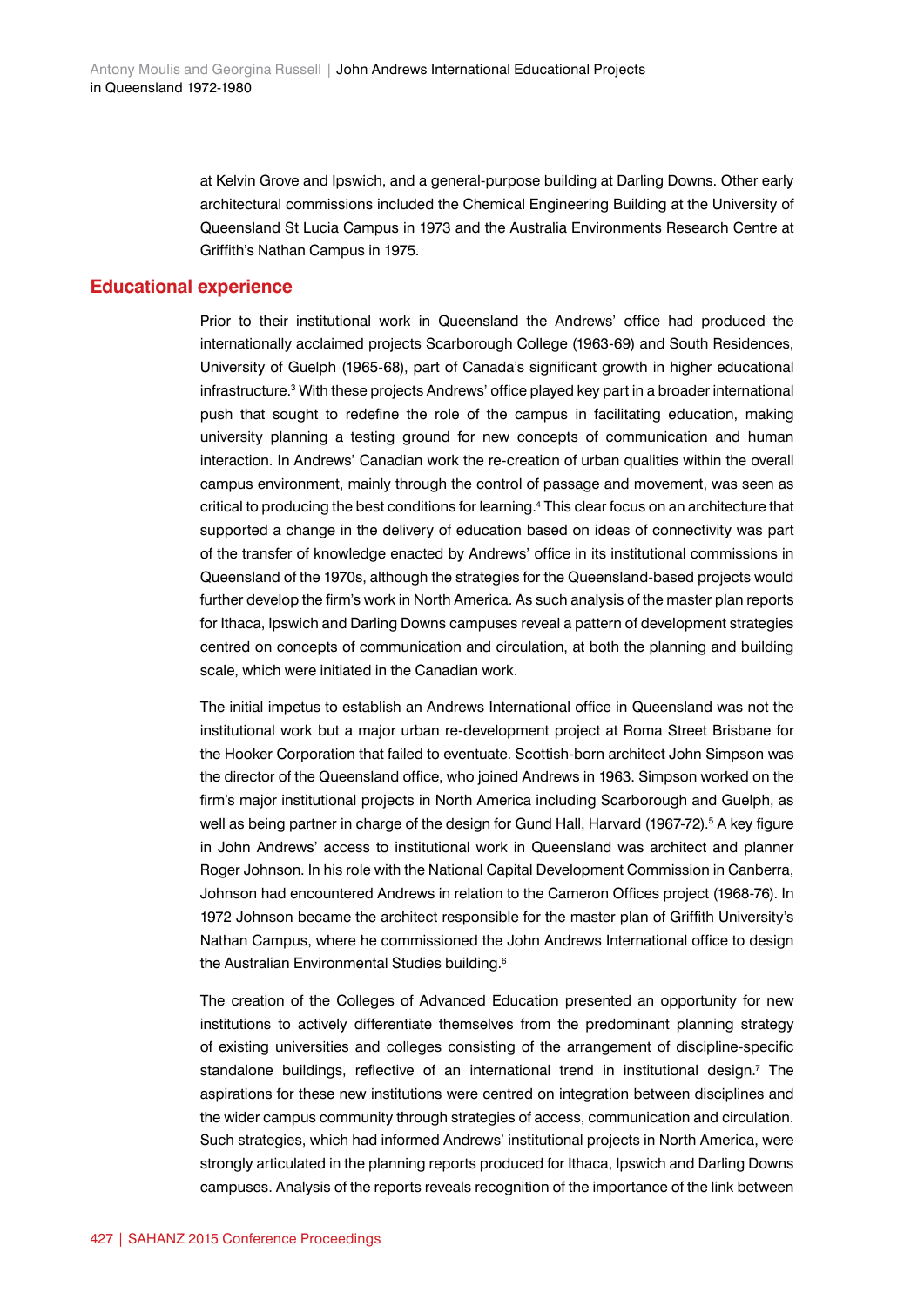

planning and pedagogy in the delivery of knowledge allied to a clear understanding of siting and context as key determinants of campus organisation.

Of the four master planning projects, only the Ipswich site presented a 'greenfield' opportunity, as the campus prepared to transition from the technical college facilities in the city centre to a fringe suburban site at Bundamba. The Ipswich master plan report was also the last of the four, produced in late 1976. Consequently, this final proposal can be argued as the clearest articulation of the methodology of the practice across their Queensland institutional master planning portfolio. At Kelvin Grove, Darling Downs and Ithaca, however, Andrews International operated with the physical constraints of the existing institutional buildings, as well as those constraints imposed by institutional and governmental bodies. These sites represented opportunities for 'correction' of the existing arrangements, prompting strategies of radical intervention in setting up the possibility of future development and expansion.

A recurrent issue across these sites was what the architects referred to as a lack of 'identity', demonstrated through incoherent planning, inconsistency in building scale and materiality, and disregard for natural setting. These issues are clearly illustrated in the 1974 report for the Darling Downs Institute of Advanced Education, where the conflict between existing built form and the innovative educational aspirations of CAE was most pronounced. As stated in the report, "the campus does not express to outsiders the fundamental concern with the application of knowledge"<sup>8</sup>, through what was seen as the 'concealment' of learning activities and a lack of continuity in built form. These sentiments are echoed in the report for Ithaca, citing ill-considered placement of buildings and unprotected circulation routes as fostering an environment unconducive to student interaction and collaboration.<sup>9</sup>

Each of the four proposals demonstrates a synthesis of a consistent set of planning strategies with response to site-specific constraints of topography, climate and access with an impetus on planning for future growth and change within the institutions. While at a conceptual level the strategies remained consistent, each master plan can be read as an iteration of an increasingly distilled diagram, culminating in the 1976 Ipswich master plan.

# **Kelvin Grove**

The 1973 master plan for Kelvin Grove involved an existing set of institutional buildings belonging to the Kelvin Grove Teachers College – a loose organisation of ranked buildings around a courtyard set on a hilltop. Andrews' plan for future expansion reflected the bold holistic scheme for Scarborough in its overall diagram; a central core where the proposed library building was to be located, surrounded by the various faculties that were arranged along the site contours. Yet the relationship of form to landscape at Kelvin Grove refers most directly to another precedent within Andrews' oeuvre – the unrealised project for the expansion of the Behaviour Sciences Department of Tufts University, Massachusetts (1970) that proposed a terraced infill development around existing hilltop buildings.10 Whereas at Tufts the new development was to be stepped down in deference to the existing neoclassical buildings on the crown of the hill, at Kelvin Grove the new arrangement deliberately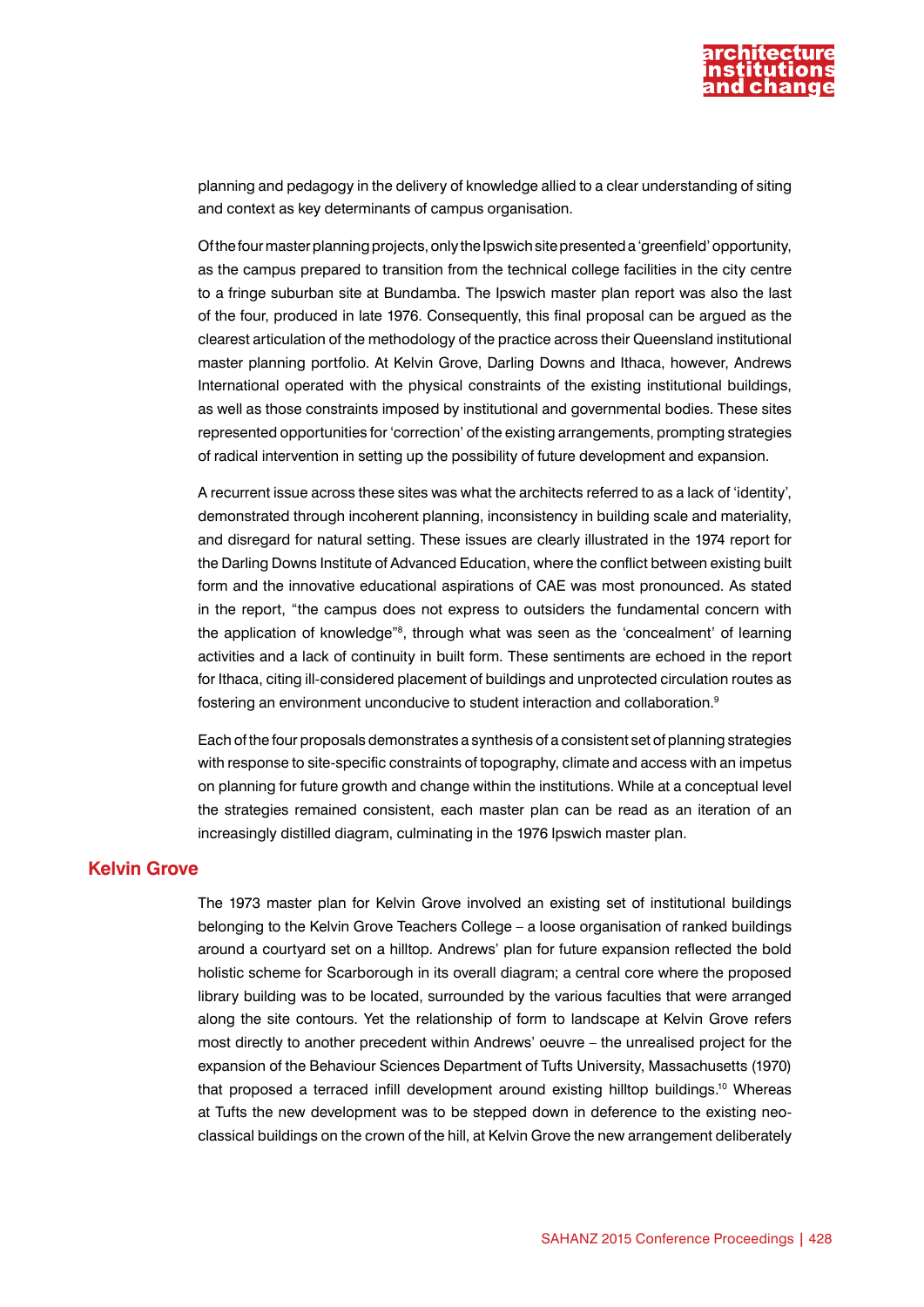subsumed the existing building stock in favour of a consistent mat-like expanse of built form. Master plan drawings reveal how the proposed pattern of new development disguises the presence of the original buildings within a radial dispersion of program, which attempts a minimum articulation between the library as the hilltop core of the campus and the surrounding facilities (see Figure 1).





In comparing the sectional drawings of Kelvin Grove and Tufts the similarity between the schemes is evident. In both spaces are nestled into the hillside in such a way that the buildings resemble the form of the landscape – to 'extend' rather than react in contrast to it. To an extent, these similarities demonstrate the consistent application of principles across projects such as those for Scarborough and Tufts University and the active continuity of approach to practice attempted in transitioning from the North American to the Queensland work.<sup>11</sup> These principles included deference to site conditions, particularly topography, preference for tightly composed urban arrangements and the use of circulation space as a critical armature of social interaction.

Designed in parallel with the Kelvin Grove master plan in 1973 was the Canberra College of Advanced Education (CCAE) student residence located in Belconnen, a compact arrangement of shared dwelling units placed on a north-facing sloping site.<sup>12</sup> While not at the same scale as the proposal for Kelvin Grove, the CCAE residence reflects the same strategy of organisation – to create a dense occupation of the site intended to elicit a sociality among the student body via the structuring of streets traversing the slope that concentrate points of access and entry. This kind of dense street-like arrangement, evident at the level of the Kelvin Grove master plan entire, is indicative of influences that Andrews was evidently drawing from the broader international scene in his admiration of the Dutch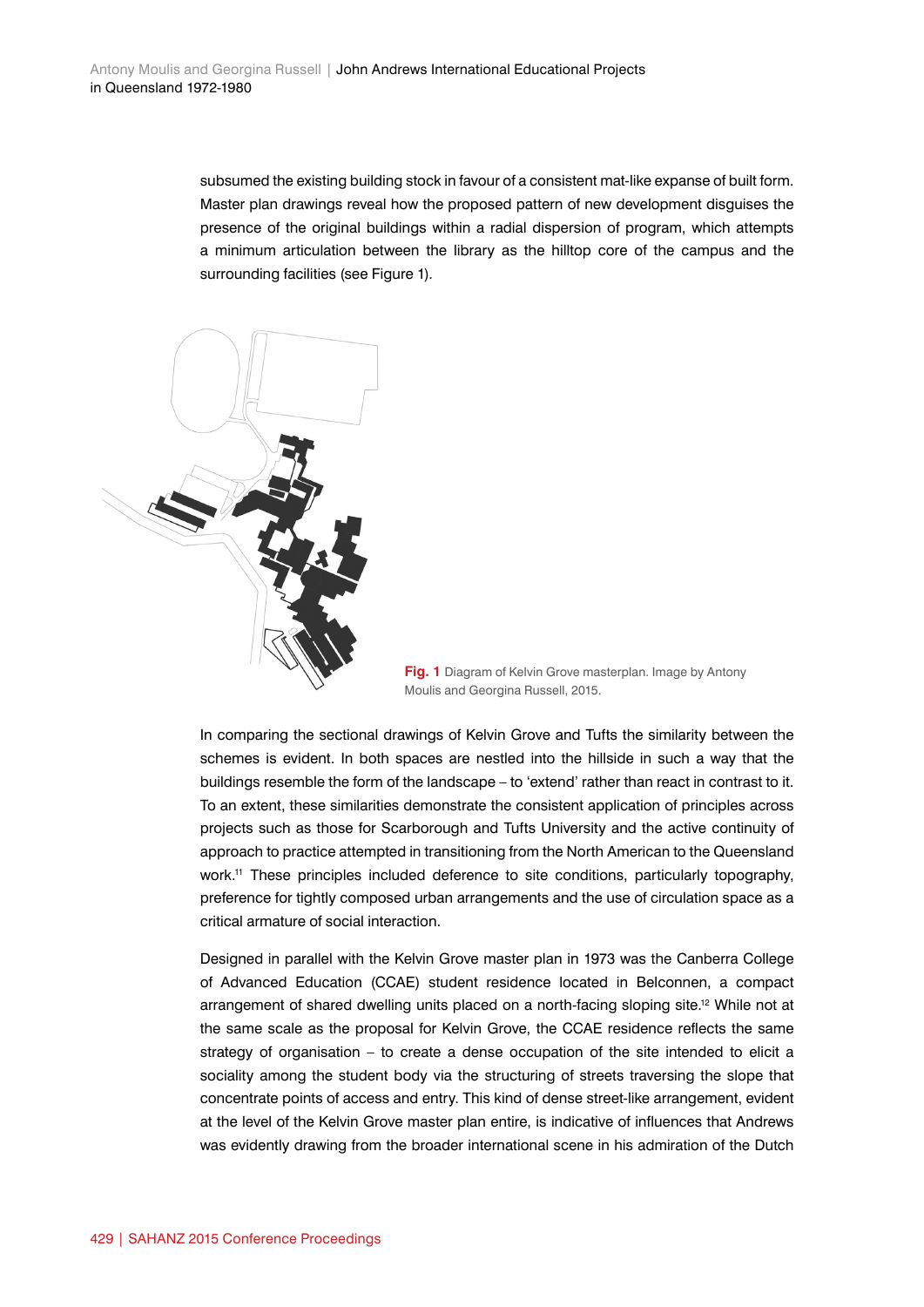

Structuralists, most particularly the work of Herman Hertzberger, as the architect admits in his 1982 monograph *Architecture: A Performing Art*. 13

#### **Ithaca**

In the Ithaca Technical College Development Plan of 1974 formally articulated circulation routes, rather than passageways carved out of built form, become central to Andrews' strategy of linking planning and pedagogy. Proposing to reorganise a site of dispersed buildings divided by a gully and a new arterial road, the Development Plan for Ithaca ties together the whole via a set of circulation tubes that dramatically cross the site in the form a triangle (Figure 2). Designed to link the parts on a single level hovering above the gully and road, the tubes were also intended to unify the facilities in the provision of all-weather access and ameliorate issues of poor social interaction found in the pre-existing arrangement.<sup>14</sup> The circulation tubes as 'streets' were more than simply access way, they were also intended as places of social interaction and communication. It was envisaged that they would be wide enough to host informal gathering at points as well as open into double height spaces to form visual connection between levels. As stated in the Ithaca Development Report connections should also be made at various points such as "when a street passes at mid level through workshop areas."<sup>15</sup> This strategy was also a corrective to what was seen as a problem of divided discrete educational spaces. A pedagogic role for architecture was given by the fact that space broken open to visual access of passers-by would serve the mission to inform and educate. The plan was not implemented but its highly structured circulation strategy understood as pedagogic instrument provides an example of the bold conceptual approach to planning and its relationship to education that Andrews' sought to introduce to institutional projects in Queensland (see Figure 2).



**Fig. 2** Diagram of Ithaca masterplan. Image by Antony Moulis and Georgina Russell, 2015.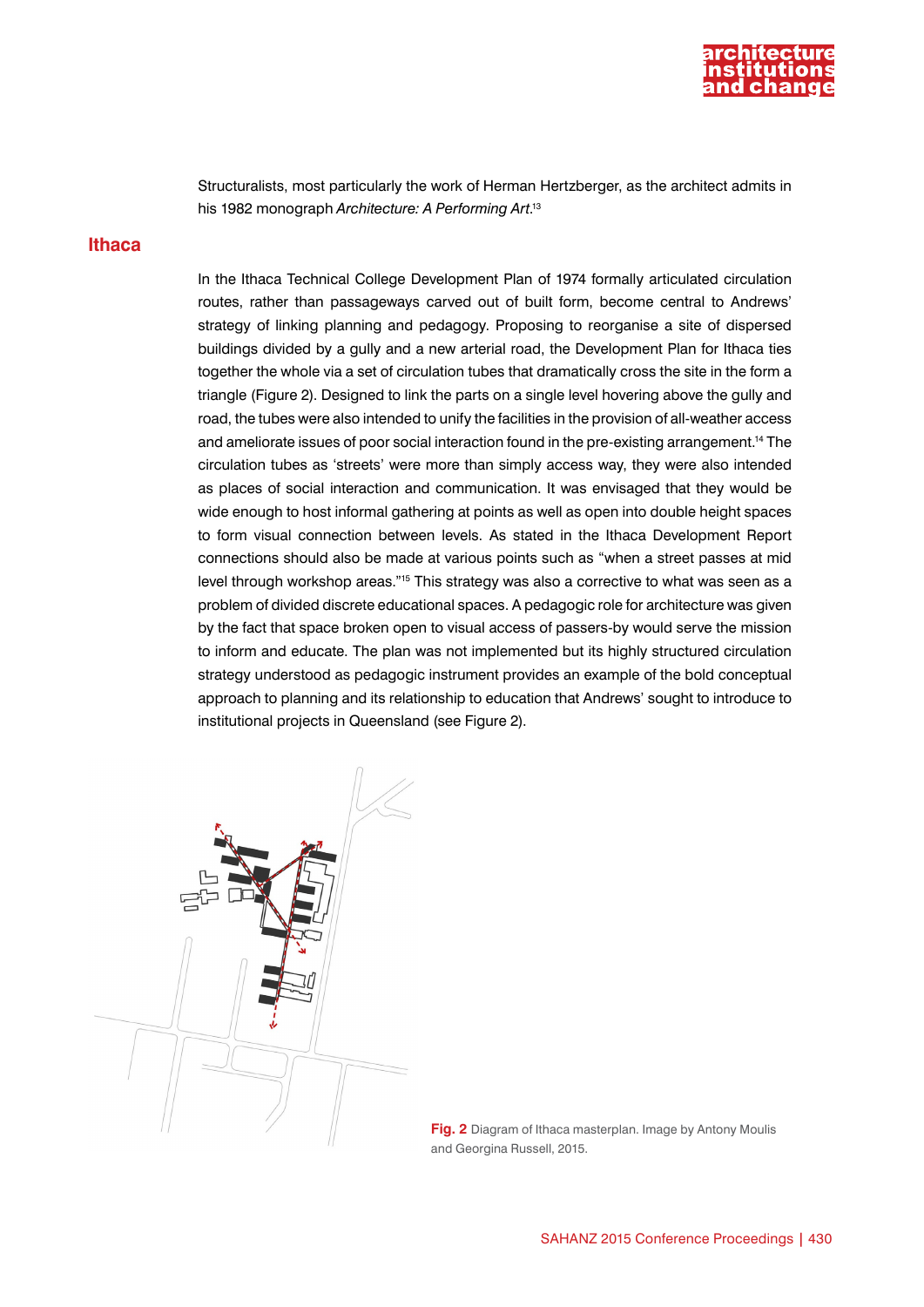#### **Darling Downs Institute of Advanced Education**

The report produced for the Darling Downs Institute of Advanced Education in 1974 provides evidence of a clear move toward a linear formal planning strategy, and the adoption of the 'spine' concept and terminology.16 Whether this was a conscious move by the Andrews' office, or reflective of a broader change in design methodology of the practice is debatable, but it does appear as a refinement of the practice's approach – conceptually and strategically – to the 'problem' of master planning, as will later be argued. The linear approach to the plans for Darling Downs, and later Ipswich, might be fruitfully compared with the planning strategy implemented earlier by Roger Johnson for Griffith University Nathan Campus in 1973. There are two points that can be made in addressing these similarities. Firstly, by the mid-1970s the concept of the circulation spine as an organisational strategy was a rising approach to campus planning internationally, understood as a means to provide legibility and the possibility of expansion in relation to campuses that were subject to growth and change.17 Secondly, as mentioned earlier, Johnson encountered Andrews and his office in the early 1970s in his role with the National Capital Development Commission (NCDC) and the concept of the linear circulation 'street' can also be read in the Cameron Offices project, a project Johnson was undoubtedly exposed to in his time at the NCDC. Yet the concept of the linear spine was not simply organisational in intent in the Andrews' master plan, it was also pedagogic, related to ideas of knowledge acquisition – the means by which students would attain knowledge and comprehend the world. As stated in the Andrews International report, the objective of this planning strategy was to "expose students to an awareness of their environment",<sup>18</sup> in reference to both the natural context and the activities of their peers, while also providing a clear and legible organisation – a protected pedestrian circulation path. The 1976 plan saw a revision of the singular linear spine to accommodate changes without considerable disruption to existing facilities, in light of reduced government funding.19 The firm's 1977 general-purpose building at the campus strengthened the planning proposal, providing "an important central link in the pedestrian spine of the institute, incorporating courtyards to provide shelter from the prevailing winds".<sup>20</sup>

# **Ipswich**

Subsequent to the reports for Darling Downs, John Andrews International produced a master plan report for a 'greenfield' site at Bundamba for the Ipswich College of Technical and Further Education. The report rejects the organisation suggestion within the project brief, which "envisages each School as a separate entity"<sup>21</sup>, favouring the strategy adopted in the Darling Downs master plan where interaction between Schools is encouraged along circulation routes. A pair of diagrams is used to illustrate the point. The first diagram, showing a campus core radially surrounded by individual school buildings, is seen as limited in terms of the potential for interaction. The second diagram, showing the core and the Schools placed along a 'spine', is seen to encourage maximum interaction. The favoured organisation is certainly less hierarchic in placing all spaces along a route with the implied urban quality of a street yet it is also illustrates how concepts of sociality and circulation are played out at various scales – over the master plan as a whole, in the relationships between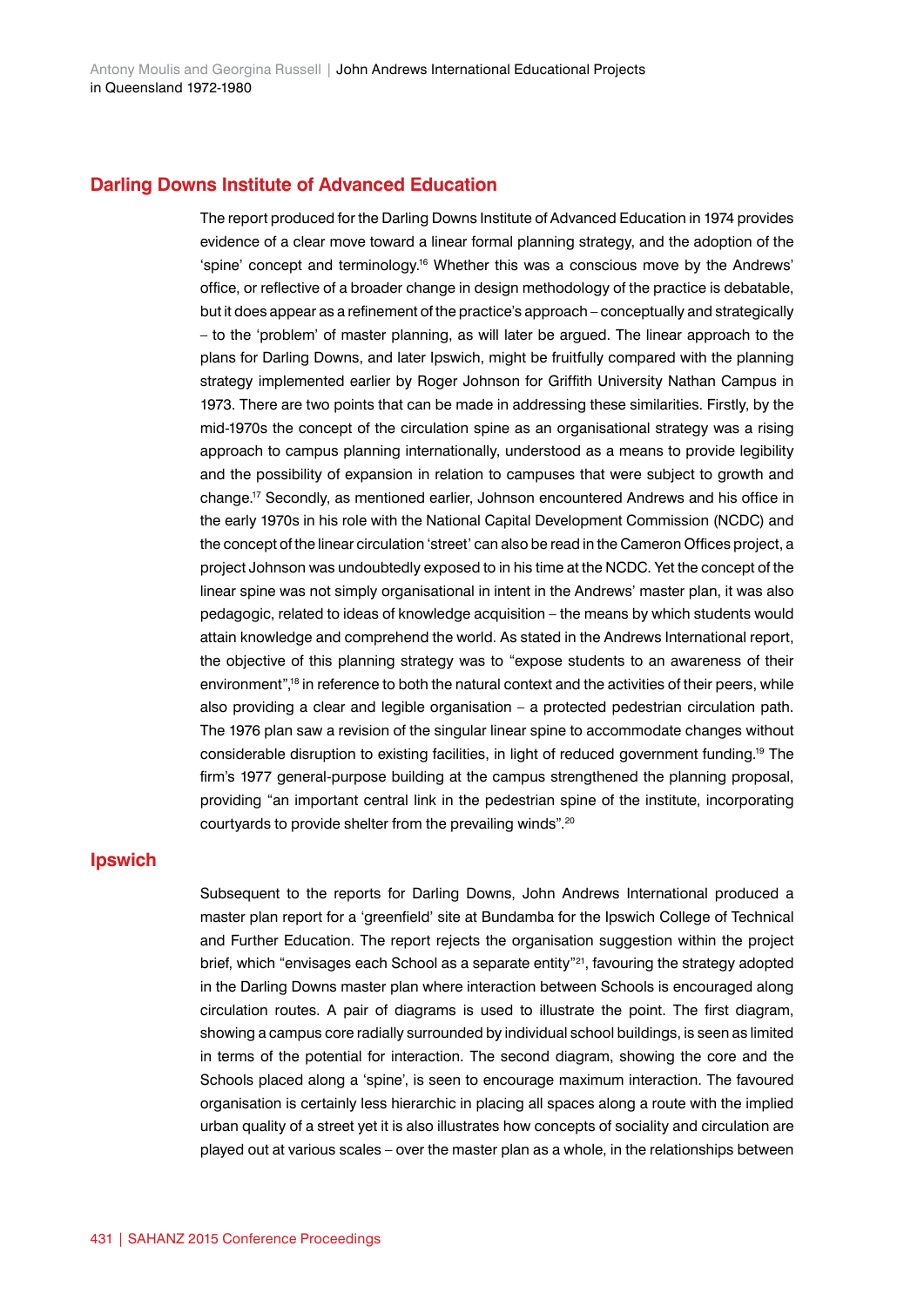

schools and in the interface between individuals and their encounter with buildings – each reinforcing the other. The role of circulation at a series of built scales points to a principle arrived at by Andrews in the mid-1960s while in the midst of his Canadian work, namely, that, "all architectural problems are the same, they only vary in dimension."<sup>22</sup> Evidently for Andrews by the mid-1970s that principle had become so embedded in the architect's practice it could be rendered diagrammatically through the representation of 'spine' and 'circulation' – capturing a set of relationships that implied broad functionality as well as the psychological states of individuals interacting in campus spaces.

Where the conditions of the site at Darling Downs lent itself to the linear configuration proposed by this diagram, the Bundamba site had a considerably more pronounced topographical landscape. Nonetheless persisting with the linear circulation strategy adopted previously, the central circulation spine provides the key circulation route, as well as defining the territories of various activities within the site.<sup>23</sup> Connectivity and transportation were key foci of the master plan, with the proposal providing a critical link from the Bundamba train station to the northern edge of the site. While the Resource Management Centre was completed in 1977 within the objectives of the master plan proposal,<sup>24</sup> the connection to the railway failed to eventuate, confining the campus facilities to the northern edge of the site.

The scheme represents a further iteration of the linear circulation spine concept, with the characteristic stepping of building program in response to topography. In this way, it can be read as a culmination of a conceptual approach reiterated and tested against unique topographical and climate conditions. The refinement of the linear circulation diagram, which emerged in the reports produced by the office from 1974, supported a notional strategy of interaction between students of different disciplines. More than this, it sought to affect the students' uptake of learning through their relationship to environment. The master planning work of the John Andrews International office in Queensland illustrates a transition in their approach and methodology of institutional design and also its conceptual development. This move is most notably illustrated in the master plan report developed for Ipswich TAFE at Bundamba, and its greater sophistication, in comparison with the earlier Kelvin Grove master plan and through the later schemes.

### **Education and architecture**

The role the architectural environment played in the quality of education was a topic of considerable interest internationally in the 1960s and 1970s – debates which Andrews would lead, through his promotion of ideas and his built work in North America. Andrews' role as an innovator in the field might be understood in the seriousness that attended the examination of his institutional projects. In 1967 the prominent educationalist David Abbey held a seminar at Andrews' Scarborough College on 'Education and Architecture in the 20<sup>th</sup> century', reported in *The Canadian Architect*, at which he was highly critical of Andrews' building and its capacity to contribute to the students' education.25 Abbey considered that the spaces of the college might induce psychological problems in students who felt intimidated by the distances of travel in the building, the vastness of its internal spaces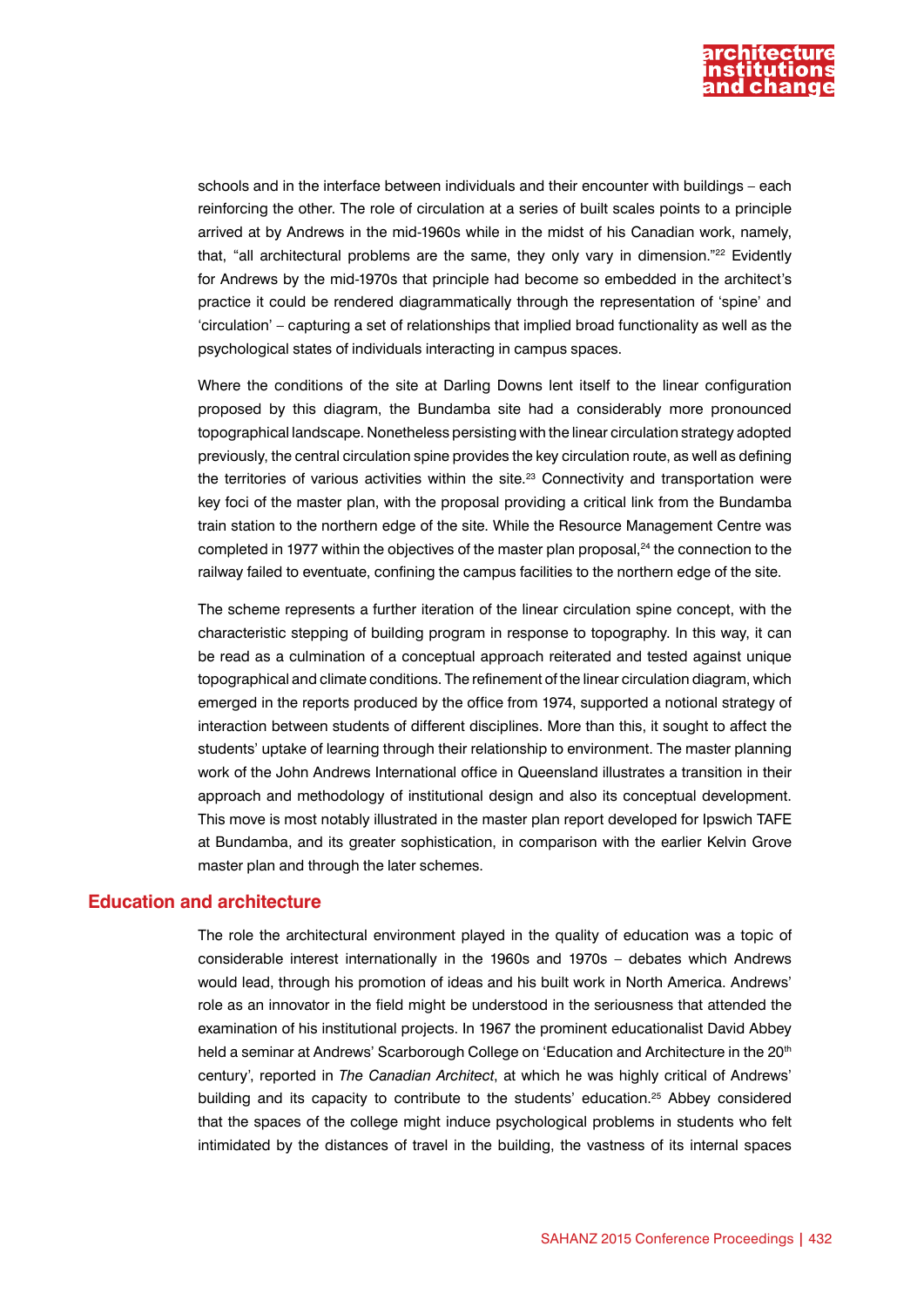– which led students to "report feelings of inadequacy"<sup>26</sup> – and the oppressive nature of its "hermetically sealed environment."27 As salve to these conditions Abbey argues that architects must have their buildings provide for "visual exploration of the environment around the instructional space."<sup>28</sup> In turn he speaks of the need of students in their "active searching of the environment for stimulation"<sup>29</sup> as if only students, consciously active in this way, could receive a proper education. Finally for Abbey it is the flexibility of space – the ability of students to propose and enact physical change in their architectural surroundings and group themselves informally within it – that would guarantee them the best conditions for the acquisition of knowledge. Andrews' Scarborough College may well have fallen short of these requirements, despite its cutting edge formal appearance (as Abbey was to claim) yet the role that architecture could take in its formation of the proper psychological conditions for education was apparently not in doubt. By the time that the Andrews International office was undertaking its major master planning work for educational institutions in Queensland, the office had continued to develop its approach regarding the role of architecture in supporting educational needs based on its North American experience. Indeed the kinds of approaches that Abbey proposed in 1967 regarding the role of environment in relation to student learning are exactly those ideas that sustained the office's design practice in Queensland – illustrative of the knowledge transfer that was occurring in its move from North America to Australia. The opportunities of visual stimulation in the educational environment as well as possibilities of active participation and informal gathering were just the kinds of student 'needs' that Andrews' institutional master plans sought to promote and address. Yet the ambition of Andrews' agenda for education nationally would remain relatively unfulfilled, particularly in Queensland. The master plans, though increasingly comprehensive, were little realised and the individual buildings that Andrews was to construct at Kelvin Grove, Griffith University, and the University of Queensland at St Lucia were not enough, in their own terms, to affect changes of behaviour in the larger campus settings which the plans aspired to promote. The particularised responses to the settings of Kelvin Grove and Ithaca, producing plans that came closest to emulating approaches brought to projects on similar sites in North America, would develop by the mid-1970s into a clear diagrammatic response – the linear planning 'spine' – which came to stand for the crystallisation of Andrews' practice around concepts of sociality in institutional space developed over the previous decade. Design as remedial practice here was not simply about the correction of deficiencies of building stock and campus organisation, it was also about the psychology of education in relation to environment – evidencing the maturing of the office's design practice around the provision of educational spaces.

<sup>1</sup> John A. Bowden and John Anwyl, "Some Characteristics and Attitudes of Academics in Australian Universities and Colleges of Advanced Education," *Higher Education Research and Development* 2, no. 1 (1983): 40.

<sup>2</sup> Noeline Kyle, Catherine Manathunga and Joanne Scott, *A Class of Its Own: A History of Queensland University of Technology* (Alexandria, NSW: Hale & Iremonger in association with QUT, 1999).

<sup>3</sup> Mary Louise Lobsinger and Paolo Scrivano, "Experimental Architecture and Progressive Pedagogy: Scarborough College," *Architecture+Ideas* 8 (2009): 4-19.